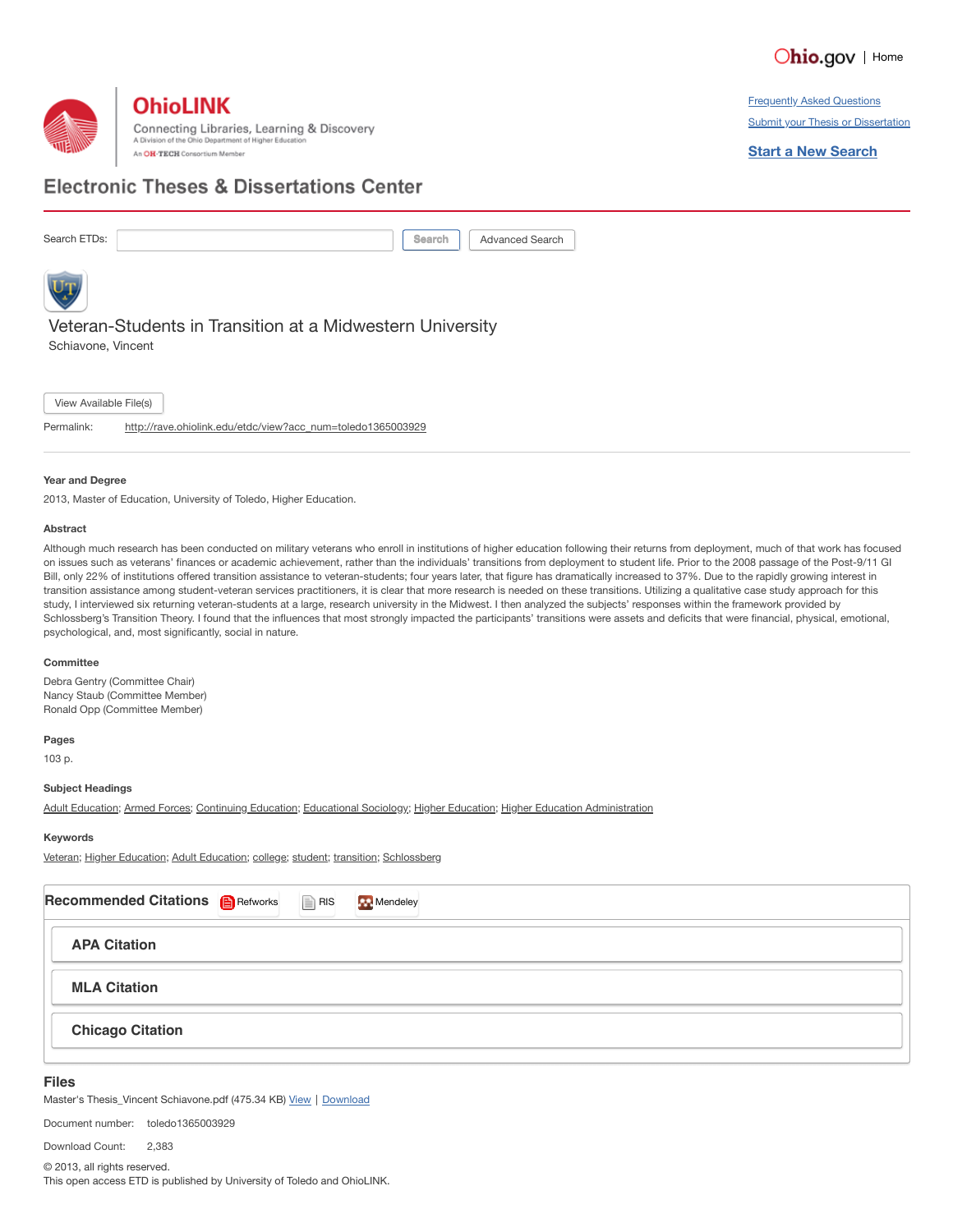#### **[Ohio Department of Higher Education](http://www.ohiohighered.org/)**

25 South Front Street Columbus, Ohio 43215

#### **STATE GOVERNMENT LINKS**

[John Kasich, Governor](http://www.governor.ohio.gov/) | [Ohio.gov](http://www.ohio.gov/) | [Privacy Notice](http://ohio.gov/policies/)

#### **EDUCATION LINKS**

OH-TECH [OSC](http://www.osc.edu/) [eStudent Services](http://www.estudentservices.org/) [OhioLINK](http://www.ohiolink.edu/) [OARnet](http://www.oar.net/) [OACC](http://www.ohiocommunitycolleges.org/) [IUC](http://www.iuc-ohio.org/) [OTTA](http://www.collegeadvantage.com/) [ODE](http://www.ode.state.oh.us/)

release 1.9.0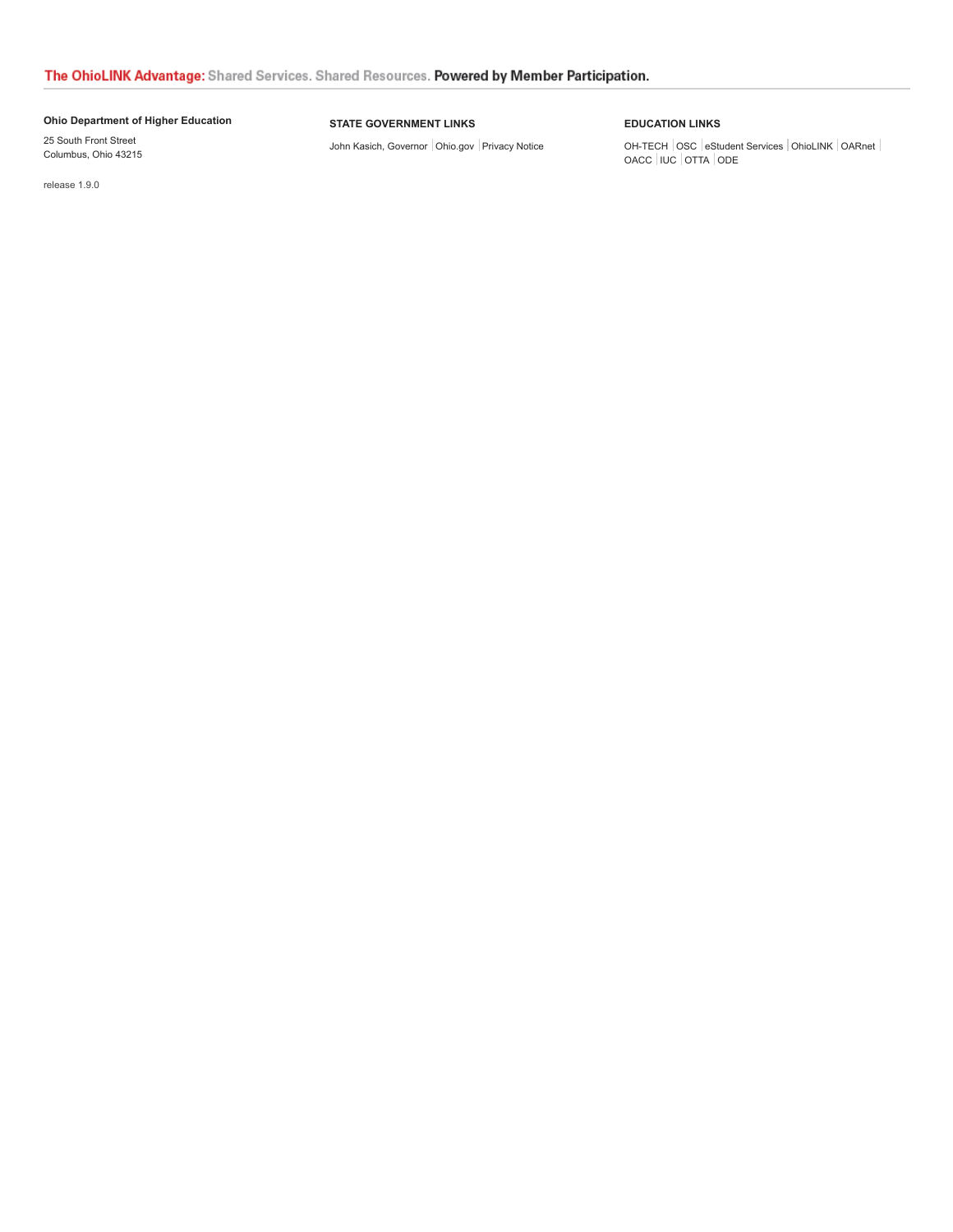



**Frequently Asked Questions Submit your Thesis or Dissertation** 

**Start a New Search**

## **Electronic Theses & Dissertations Center**

Search ETDs: **Search ETDs: Search ARTICLE** Search **Seearch** Advanced Search



### The Impacts of Social-Emotional Competence and Other Student, Parent, and School Influences on Kindergarten Achievement

[Schiavone,](mailto:vschiavone@rocketmail.com) Vincent J, Schiavone

View Available File(s)

Permalink: [http://rave.ohiolink.edu/etdc/view?acc\\_num=kent1541520363873191](http://rave.ohiolink.edu/etdc/view?acc_num=kent1541520363873191)

#### **Year and Degree**

2018, PHD, Kent State University, College and Graduate School of Education, Health and Human Services / School of Foundations, Leadership and Administration.

#### **Abstract**

The purpose of this quantitative study was to examine the influence of social-emotional competence (SEC) and various other student- and school-level variables on the academic achievement of kindergarteners. Data were collected on a nationally representative cohort of kindergarteners as part of the United States Department of Education's Early Childhood Longitudinal Study (ECLS-K: 2011) beginning in fall 2010 (n = 18,174). As part of the ECLS-K: 2011, students were assessed via a wide range of sources of information about the children's development, early learning, and school progress. The obtained data were analyzed via Hierarchical Linear Modeling to investigate the influence of student- and teacherlevel factors on student achievement.

The study found the following: 1) that there was a significant amount of variability in children's mathematics and reading achievement in spring of kindergarten that is explained by school-level variables, as opposed to student-level variables; 2) that children's membership in particular racial groups, gender categories, and socioeconomic statuses all resulted in significant within-school mathematics and reading achievement gaps in spring of kindergarten, controlling for various student background characteristics; 3) that various school-level variables significantly contributed to models predicting children's spring kindergarten mathematics and reading achievement; and 4) children's poverty interacted with their school membership to affect spring kindergarten mathematics and reading achievement.

#### **Committee**

Jason Schenker, PhD (Committee Chair)

**Pages**

198 p.

#### **Subject Headings**

[Early Childhood](https://etd.ohiolink.edu/pg_6?::NO:6:P6_SUBJECTS:136&cs=1GXF7N2YBV9j9RY028e3X7xSp2IuGlsgbiSsK056qPZiZKAmo1gKfiWoNgWrTCkgEOKYx5XN-vuOY9RNdgooZ6g) [Education](https://etd.ohiolink.edu/pg_6?::NO:6:P6_SUBJECTS:155&cs=1UTk_q4P_Cdphr3EnQc2gn5oh4wPuslGiR2JkoYsjYDmX8zl8tBfeN7xBQ5SnRS-euBiU4drb60vi3wcFBm2yjg); Education; Education Policy; [Educational](https://etd.ohiolink.edu/pg_6?::NO:6:P6_SUBJECTS:146&cs=11-TTPx05cxje74P4lLavpPdqr8ZCJ1v5pBRcdxkj-GdvvOXVbQ2H9_6Ye0UuB84teDAzXpsC-dhnOJAqM09XQA) Psychology; Educational Tests and [Measurements;](https://etd.ohiolink.edu/pg_6?::NO:6:P6_SUBJECTS:150&cs=1_9iBcMvKKD6DatO708qBF-CDbSKT9Kml7WVVfg4y8u2FwksnkNzAQKFV8x1AygQd0DzcYqwrIOdd2ulAKvVrKQ) [M](https://etd.ohiolink.edu/pg_6?::NO:6:P6_SUBJECTS:418&cs=1Lu-MrR6664hahwmGDSaXjYM7aSLHzVK4OO2gPtOC2XEPw7jud7PfHxXGtOIHzpk7TsOKBAZIzBeYJliDeNBWiw)[athematics Educatio](https://etd.ohiolink.edu/pg_6?::NO:6:P6_SUBJECTS:288&cs=1fctoibcz-S7Z0x3HYPohIGrJsfsJMYc_Cjx43J9pkCraUERdc4eOrHV-nNgvAxvzWo1CDWpVHtRkcPdbTiPV-A)[n;](https://etd.ohiolink.edu/pg_6?::NO:6:P6_SUBJECTS:418&cs=1Lu-MrR6664hahwmGDSaXjYM7aSLHzVK4OO2gPtOC2XEPw7jud7PfHxXGtOIHzpk7TsOKBAZIzBeYJliDeNBWiw) [Preschool](https://etd.ohiolink.edu/pg_6?::NO:6:P6_SUBJECTS:409&cs=1V2AkjmWvznGKCOAI7ywTn_ehklT1Djeu_qJpWMOMhuTwpLN2-HuJ1k3xLhCvlakMlQSHXF5ZPNrxQWgTsCog0g) Education; Quantitative Psychology; Reading [Instruction;](https://etd.ohiolink.edu/pg_6?::NO:6:P6_SUBJECTS:423&cs=1HtxuR9JqTJKPNtcO8jWYHVMSkMaM5Lclf7DZvrDo_ARJd50wRfs0UOkad3p01d3Jk8zGaex8loQjfXq5UW4GBw) School [Administration](https://etd.ohiolink.edu/pg_6?::NO:6:P6_SUBJECTS:439&cs=12nbSgQoTYpATwCZgPL3l_U8Ms0FYBmhhNicJF4hxDcMGPPnCk1cwhTiWW7LGPdx_zFUw5jwcyKpIr9V35cm9iQ)

#### **Keywords**

[Hierarchical](https://etd.ohiolink.edu/pg_6?::NO:6:P6_KEYWORDS:Hierarchical%20Linear%20Modeling&cs=1GTLd2rg9GXBKskLKkF9xRZZfHLMAk-0EMTYSHOOivMtiugII1j13fPYAASyZfjr5KQW9zEgsl3GAI-ABHB_lFg) Linear Modeling; [HLM](https://etd.ohiolink.edu/pg_6?::NO:6:P6_KEYWORDS:%20HLM&cs=17ur1z7gZJuZ4JUULdsynDYJWSzo72SVPobGMIqVrqnRbwX7QklXK_745lRs1YxkTG1_-i1AKTN1vURcoPmccgg); [Multilevel](https://etd.ohiolink.edu/pg_6?::NO:6:P6_KEYWORDS:%20Multilevel%20Modeling&cs=1TIT_Kt1Junn4rMdw6Pga4gpXHAuCWVdMas-x_HsU9ezxPRrDxnhcsM0nWtfqyWgpGMNEVStpjSsVqEZ312m1vQ) Modeling; [MLM;](https://etd.ohiolink.edu/pg_6?::NO:6:P6_KEYWORDS:%20MLM&cs=1zw7-OoGM5fYGTS9q2U5PZYu8EoUlqemGzOapSt33bqW-uLX4MCiOlshEuWp3Jt8XgdMytn6cywYEMv4ESJz52A) [ECLS;](https://etd.ohiolink.edu/pg_6?::NO:6:P6_KEYWORDS:%20ECLS&cs=1UokbDfL3F1B9tjVFQiQ7dmvZHWhfzyhyjp8ZIPKpcSIwjN3UPYmBF9Ns6ygYsC1A8QOI1C3k-QrGO6EMTBzP1A) [ECLS-K;](https://etd.ohiolink.edu/pg_6?::NO:6:P6_KEYWORDS:%20ECLS-K&cs=1XvgGo1WNrg1nVivVKmxJSzMwgT22eLBJ0Nc7O2XzpLrgbONpll3pWYlwWrIR0GFLPgqIzxbZM5kR5LF7cIzWYg) [Early Childhood](https://etd.ohiolink.edu/pg_6?::NO:6:P6_KEYWORDS:%20Early%20Childhood%20Longitudinal%20Study&cs=1r0pQU5cOobW2vgBoMwd3HUN6XgP3ClxXsBvZkB-EMgV2XSUVI0a8xQRk1iIrJHdaY47WmS2tQHJqNsddUrt62A) Longitudinal Study; [Kindergarten;](https://etd.ohiolink.edu/pg_6?::NO:6:P6_KEYWORDS:%20Kindergarten&cs=1jhmY3EAoXY_XXsy78JeetM6roxVpRHdEDfhUCtUaE6iM8fqGMe2cIuUyOf1UvmolLe_zZsqrYlTOqs0slcOi2w) [Reading;](https://etd.ohiolink.edu/pg_6?::NO:6:P6_KEYWORDS:%20Reading&cs=1hhDEWq2AZmNNakgqtho2yN_DkRcqTFkx5uKLAOFQQfR2HHhfea1fVJ3XxffTzLf5rMgMl2HrAqHKHk9efmL3NA) [Mathematics](https://etd.ohiolink.edu/pg_6?::NO:6:P6_KEYWORDS:%20Mathematics&cs=1u1H65OZVSNDhKF8bPIoThO0bWsCcoRADuVHCSJ5aKz8TKfc16f6jBv61MbAFt8KiK3p97b80qEM6ZhfSppK-cg); Social-Emotional Competence; [Social-Emotional](https://etd.ohiolink.edu/pg_6?::NO:6:P6_KEYWORDS:%20Social-Emotional%20Competence&cs=1_vG1YqOdHH_Bq3PiGit3SqSSQM67rJ345PhsDYcvMkAJSivhmd43YzkqZfPvIYBdw4Xij8FcoDgAsgDH6bbuTQ) Learning; [SEC](https://etd.ohiolink.edu/pg_6?::NO:6:P6_KEYWORDS:%20SEC&cs=1YfrVb-sn7deeJlwhJsglVgTy4RdD4fYV8o4T4vCHd6J1TPLr5B8rpGGlfWUDnXdLQMJzQ3F3Jneh2KHzsn0OQQ); [SEL;](https://etd.ohiolink.edu/pg_6?::NO:6:P6_KEYWORDS:%20SEL&cs=1BBT_CKO9DPY0WC8IXkS6cpJJtQdbtR34hwYjtEQyXFMT75nEMPYePXfk3kOiPUwANDv2aKbU8p1cEo21W5jI9g) [Early Childhood](https://etd.ohiolink.edu/pg_6?::NO:6:P6_KEYWORDS:%20Early%20Childhood&cs=1va0pyetHUno8WVal95tzKvbU1jeOZ5k_yhDb1CbUusHvwdeGm7dYTKZD3qmYoHS5JXx-aZn6i3goNRFPCVMHzg); [Education](https://etd.ohiolink.edu/pg_6?::NO:6:P6_KEYWORDS:%20Education&cs=1zUM2_9mFapksSoXBqRgohq_Nzl4LcdyYgi9sb3k8CEO_D_ko0FCqW2MwOE7UBRZ11m0Z8v0ZkNrVTl-BmK5FIw); [Psychology](https://etd.ohiolink.edu/pg_6?::NO:6:P6_KEYWORDS:%20Psychology&cs=1yuuFNYReyPizDRzsyB5Y2bmzyjF4qh6nnthljD7o-hdDzn2eRqrtG5_IY-RRH0x5rDy2KGn7U6ogXkeECfKL8Q)

| Recommended Citations <b>B</b> Refworks <b>Example</b> RIS | _____ | Mendeley<br>the contract of the contract of the |
|------------------------------------------------------------|-------|-------------------------------------------------|
| <b>APA Citation</b>                                        |       |                                                 |
| <b>MLA Citation</b>                                        |       |                                                 |
| <b>Chicago Citation</b>                                    |       |                                                 |
|                                                            |       |                                                 |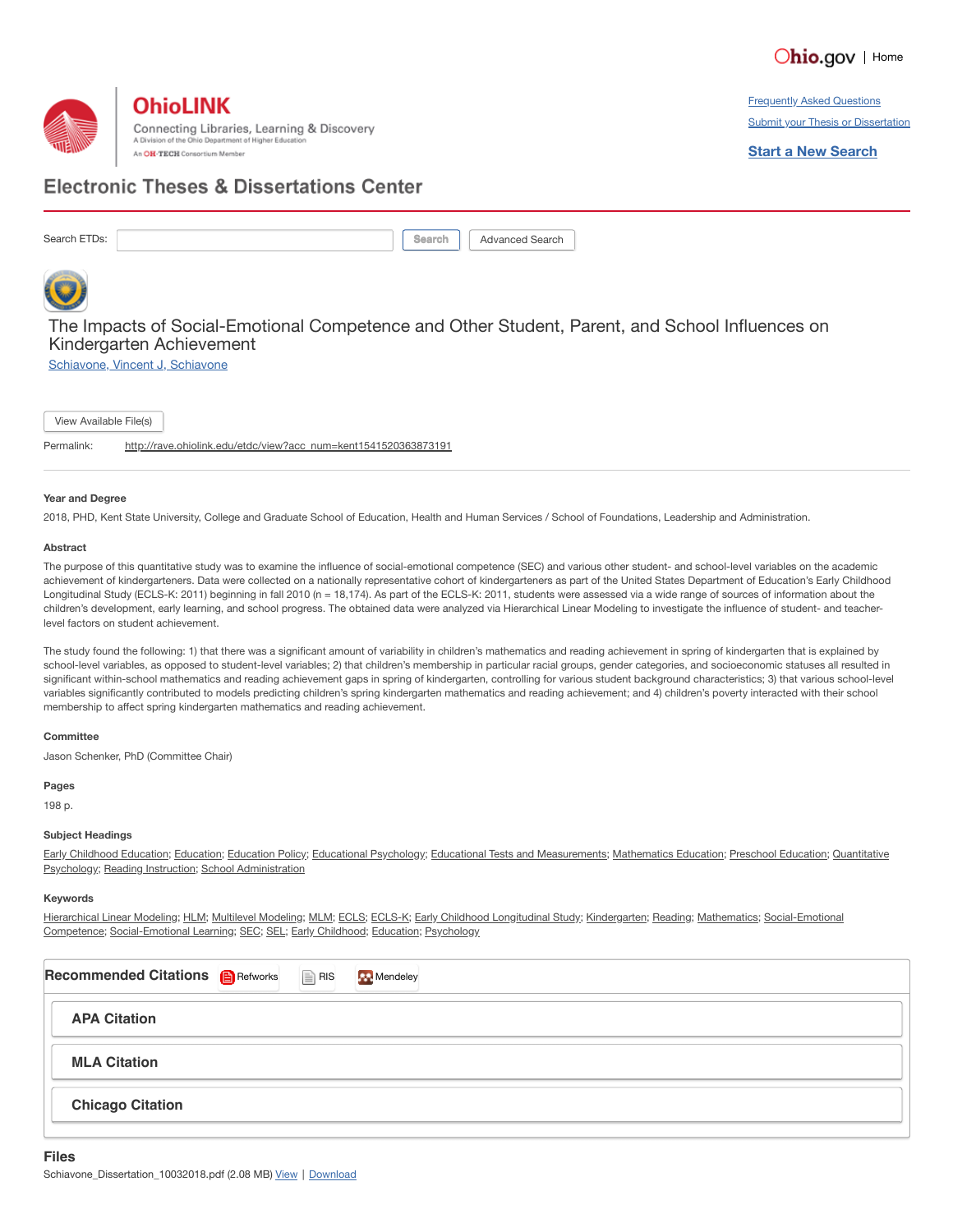Document number: kent1541520363873191 11

Download Count:

© 2018, all rights reserved. This open access ETD is published by Kent State University and OhioLINK.

#### The OhioLINK Advantage: Shared Services. Shared Resources. Powered by Member Participation.

#### **[Ohio Department of Higher Education](http://www.ohiohighered.org/)**

#### **STATE GOVERNMENT LINKS**

[John Kasich, Governor](http://www.governor.ohio.gov/) | [Ohio.gov](http://www.ohio.gov/) | [Privacy Notice](http://ohio.gov/policies/)

#### **EDUCATION LINKS**

OH-TECH [OSC](http://www.osc.edu/) [eStudent Services](http://www.estudentservices.org/) [OhioLINK](http://www.ohiolink.edu/) [OARnet](http://www.oar.net/) [OACC](http://www.ohiocommunitycolleges.org/) [IUC](http://www.iuc-ohio.org/) [OTTA](http://www.collegeadvantage.com/) [ODE](http://www.ode.state.oh.us/)

release 1.9.0

25 South Front Street Columbus, Ohio 43215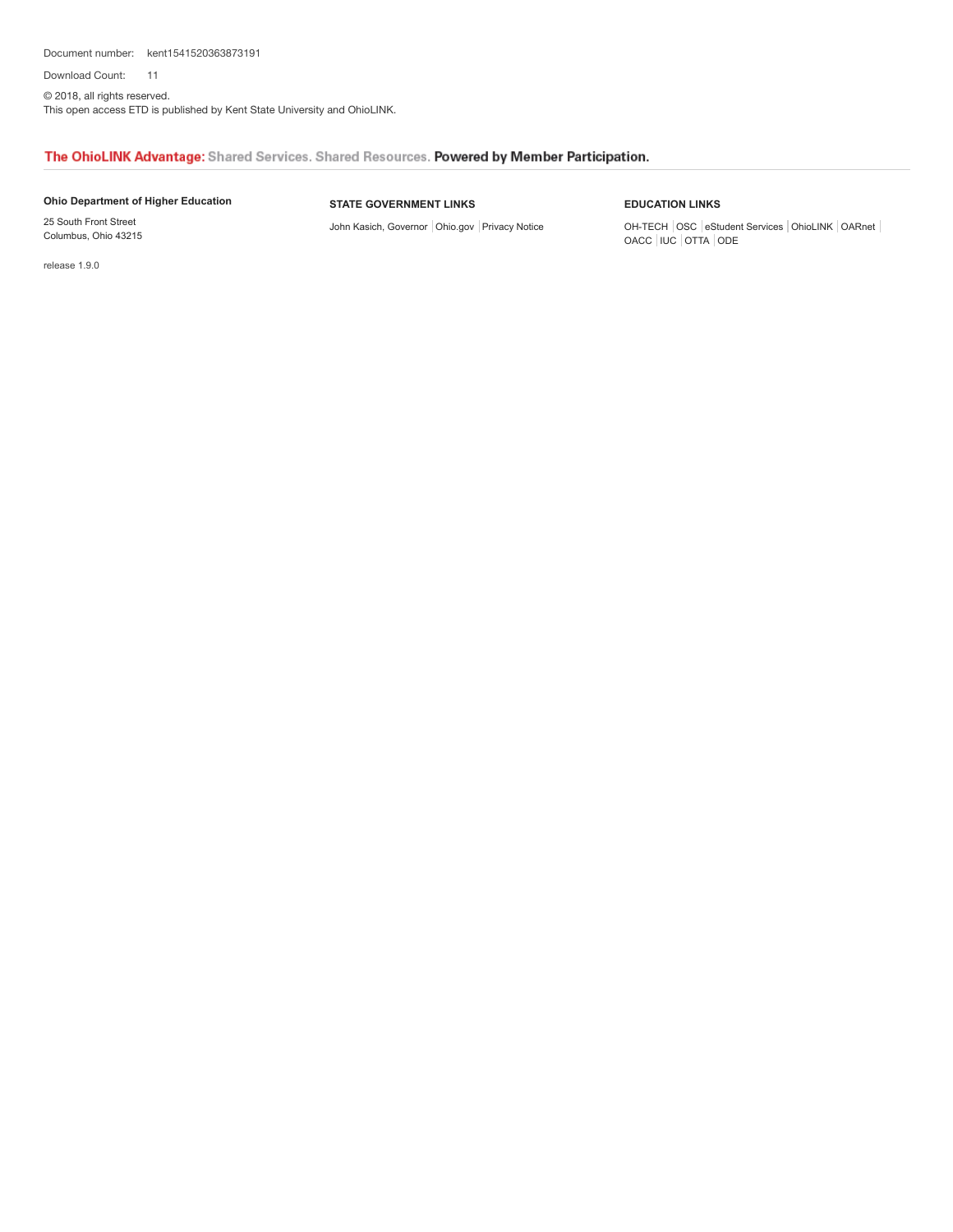



Q

Journal

# **[The Journal of Continuing Higher Education](https://www.tandfonline.com/toc/ujch20/current)**

Volume 62, 2014 - [Issue](https://www.tandfonline.com/toc/ujch20/62/1) 1

532 Views 8 CrossRef citations to date Altmetric 0

Original Articles

# **Veteran-Students in Transition at a Midwestern University**

| Pages 29-38   Published online: 03 Mar 2014  | Vincent Schiavone & Debra Gentry                                  |                           |                     |                     |  |  |  |  |
|----------------------------------------------|-------------------------------------------------------------------|---------------------------|---------------------|---------------------|--|--|--|--|
| <b>66</b> Download citation                  | Check for updates<br>https://doi.org/10.1080/07377363.2014.872007 |                           |                     |                     |  |  |  |  |
| Select Language   ▼<br>Translator disclaimer |                                                                   |                           |                     |                     |  |  |  |  |
| <b>h</b> Full Article                        | <b>Exal Figures &amp; data</b>                                    | $\blacksquare$ References | <b>66 Citations</b> | <b>IIII</b> Metrics |  |  |  |  |
| $\ominus$ Reprints & Permissions             |                                                                   | Get access                |                     |                     |  |  |  |  |

# **Abstract**

One of the fastest-growing subpopulations of nontraditional college students is military veterans who enroll in institutions of higher education following their returns from deployment. Although much research has been conducted on veteran-students, much of that work has focused on issues such as veterans' finances or academic achievement, rather than the individuals' transitions from deployment to student life. Prior to the 2008 passage of the Post-9/11 GI Bill, only 22% of institutions offered transition assistance to veteran-students; four years later, that figure has dramatically

grown to 37%. Due to the rapidly increasing interest in transition assistance among student-veteran service providers, it is clear that more research is needed on these